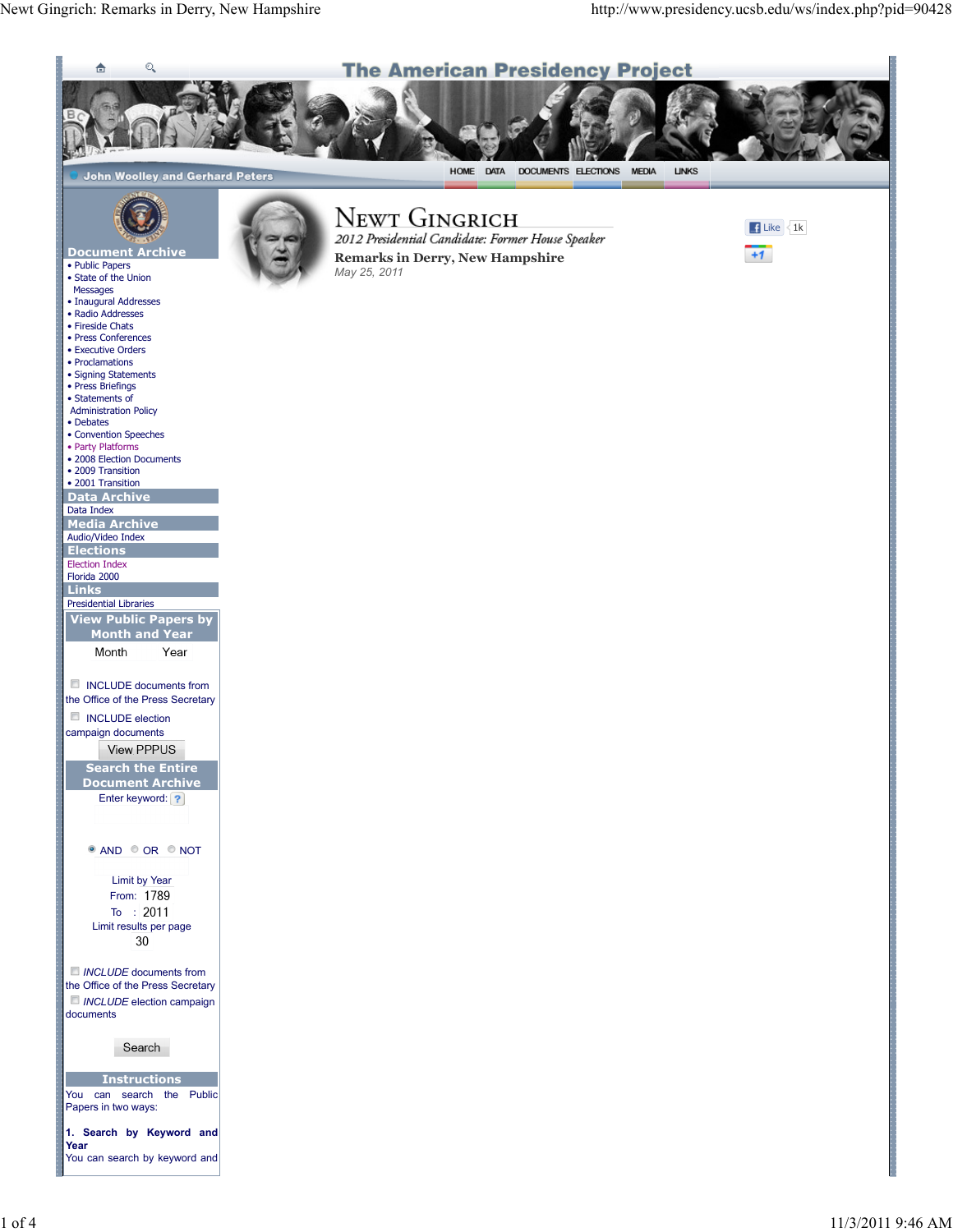choose the range of years within your search by filling out the boxes under Search the Public **Papers** 

2. View by Month and/or Year Select the month and/or year you would like information about and press View Public Papers. Then choose a Public Paper and the page will load for you.

Search Engine provided by the Harry S. Truman Library. Our thanks to

Jim Borwick and Dr. Rafee Che Kassim at Project Whistlestop for critical assistance in the implementation of the search function, and to Scott Roley at the Truman Library for facilitating this collaboration.

Thank you for joining me here today.

The Derry Medical Center is a perfect place to discuss jobs, energy, the economy and healthcare.

The Derry News wrote

"...the Derry Medical Center, a family practice founded 47 years ago by a Scottish doctor looking to escape a volume-based, nationalized health care system. 'Things have changed tremendously over the years and now we sort of micromanage people's lives, but we're doing a lot more for chronic disease identification and management,' said Dr. Ted Brooks, a physician at the Derry center. 'We are very concerned that that's being directly threatened by what is essentially a national health care system that we don't have any control over.'"

There could be no better place to discuss the difference between locally led, doctor-patient health and healthcare and the Obamacare Washington based bureaucratic control of our lives.

It is one thing to have a lot of personal health decisions decided locally by you, your doctor, and your pharmacist.

It is a very different and very dangerous system if those decisions are made by a Washington bureaucrat who doesn't know you, has never seen your personal health record, and doesn't even have a medical degree.

There are many outstanding examples of "localism" providing better health solutions. At the Center for Health Transformation we have spent years finding great solutions at a personal, doctor and local community level.

Grand Rapids Michigan has a very effective local solution in the Spectrum Health system.

As Rich Devos, the founder of Amway said, "Grand Rapids is proof health can be solved locally when it can not be solved in Washington."

Similarly, the Gunderson-Lutheran system in Lacrosse, Wisconsin has a very effective end of life care program which brings patients, families and doctors together in a caring, sensitive and personal process.

No Washington bureaucracy can do that.

Today we have reached a moment of crisis in America. More Americans are without jobs, and for longer periods of time, than at any time in our history since the Great Depression. In 2010, more people depended on assistance from government programs than at any other time in America's history.

Solving this crisis of unemployment and a growing and destructive dependence on government will require the commitment, perseverance, and hard work -- not of any one man or woman -- but of Americans from every walk of life who are united by a belief in freedom and self-government.

In every arena in which Washington has overstepped its constitutional boundaries or grown too large and ineffective, we must reassert the principle that WE THE PEOPLE are the source of authority, power, wealth, and freedom in American society. To restore that relationship between the government and the governed, we must move power out of Washington and return it to the American people.

The 10<sup>th</sup> amendment is the Constitution's reset mechanism and in the course of this campaign I will demonstrate why a return of power to the states and to the people based on the  $10^{th}$  Amendment is so urgently needed today.

This means rejecting a government of We the Bureaucrats and replacing it with a government of, by, and for the American people.

The choice between a Washington based Obamacare and a Tenth Amendment development of localism could not be clearer.

The Patient Protection and Affordable Care Act (also known as Obamacare) is unconstitutional, unaffordable, unworkable, and stunningly unfair.

ObamaCare's so-called "individual mandate" is a blatantly unconstitutional and unprecedented expansion of federal power.

If the federal government can coerce individuals—by threat of fines—to buy health insurance, there is no stopping the federal government from forcing Americans to buy any good or service.

If the Supreme Court finds such coercion to be constitutional, it would mean the judicial branch has given up on limited constitutional, government. It would mean that the judges believe there is no constitutional barrier to protect the individual against the absolute and arbitrary power of the state.

That's why I have publicly supported the efforts of Attorney General Cuccinelli of Virginia in his lawsuit and the 26 attorneys-general throughout the country who have challenged the constitutionality of Obamacare. It's also why I became the first presidential candidate to sign the Independent Women's Voice "Obamacare Repeal Pledge" last week in Iowa.

And it is why I will fight for the repeal of Obamacare until it is repealed in its entirety.

Obamacare is not only unconstitutional; its design is insulting to the vision of the Founders who carefully created a government of enumerated and limited powers, not a government of unlimited and open-ended powers.

The law creates one thousand, nine hundred and sixty eight separate grants of power to bureaucrats, most of them to the Secretary of Health and Human Services and her bureaucracy. It creates 159 new boards, agencies and other government entities to administer health decisions that should be up to the individual in consultation with their doctor.

This unprecedented grant of discretionary power to unelected bureaucrats guarantees the rise in arbitrary and corrupted decision-making by the federal government.

Indeed, we are already seeing how the American belief in the rule of law is betrayed in the implementation of Obamacare.

To date, the Obama Administration has issued over one thousand waivers to exempt companies and organizations from complying with the law's expensive mandates, including Big Labor and other powerful supporters of the Democratic Party.

Last week, a report emerged that showed nearly 20% of the latest round of waivers are in former House Speaker Nancy Pelosi's congressional district.

This process provides glaring proof of the corrupting nature of big government and why our Founders distrusted centralized power.



Promote Your Page Too

Newt 2012 Location:

COLLECTION: Campaign 2012 **NEWT2012**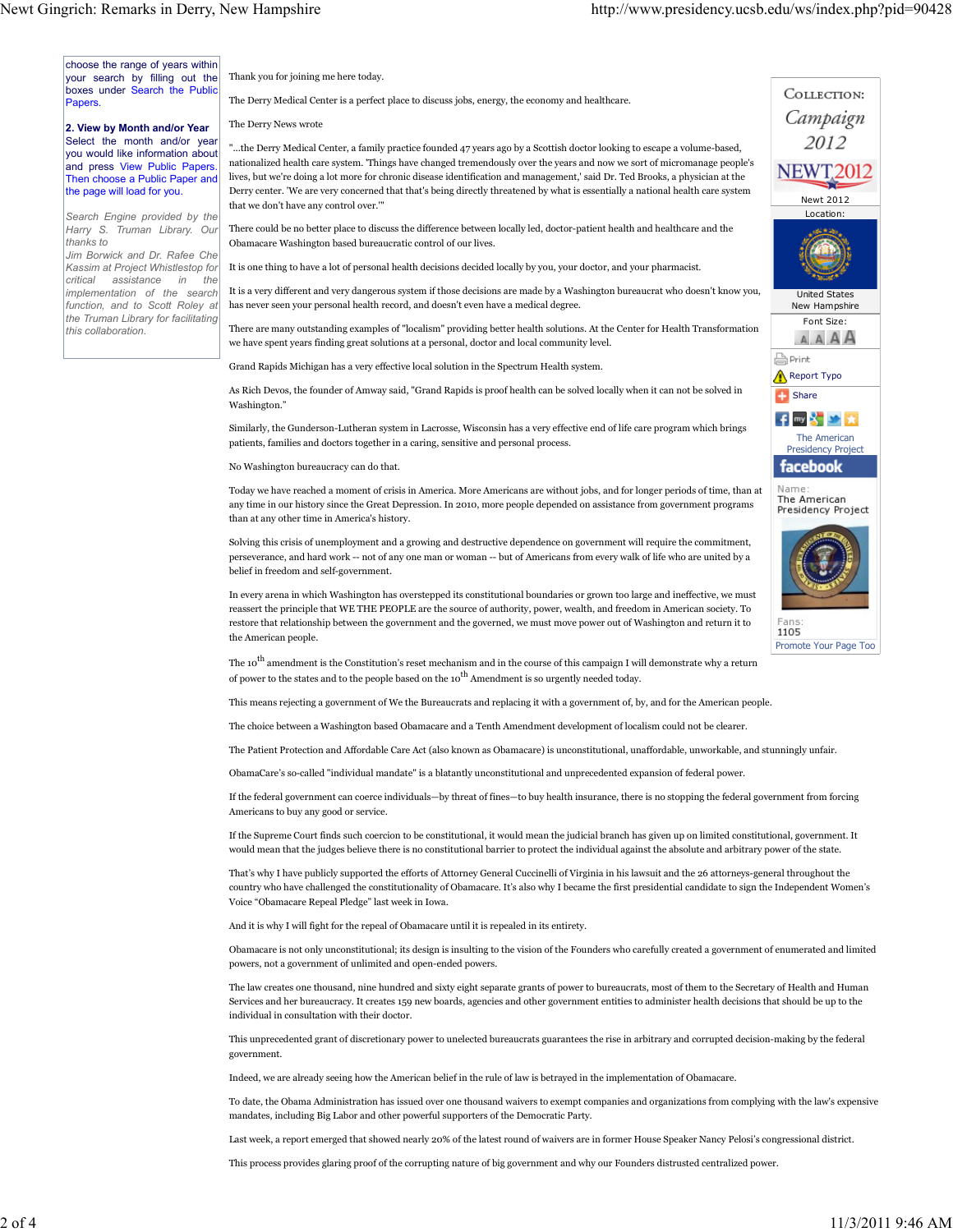The American people will not stand for such a corrupting, unconstitutional state of affairs.

Obamacare will be repealed, as will similar programs in the states. In addition to the unconstitutional nature of individual and employer mandates, we are learning that they simply don't work.

Their intractable problem is this: once you have a mandate, the government has to specify exactly what coverage must be included in insurance for it to qualify. This introduces political considerations into determining these minimum standards, guaranteeing that nothing desired by the special interests will be left out.

And once the government mandates such expensive insurance, the government becomes responsible for its costs. It has to adopt expensive subsidies to help people pay for the expensive plans that it is requiring. The resulting cost to the taxpayer and strain on the budget leads the government to try and control healthcare costs by limiting health care services. The inevitable result is rationing by a nameless, faceless, unaccountable board of government bureaucrats.

This has been the sad, unworkable path now being followed Governor Duval Patrick in Massachusetts and it is now the same sad unworkable path unfolding in Washington.

We must either limit government or we will have government limit us.

As I carry the banner in fighting for the repeal of Obamacare, I will advocate for specific replacement health policies that will create a free market framework for healthcare, provide affordable, portable, and reliable healthcare coverage, and establish a health care safety net focused on those in need. This system will assure health care for all with no individual mandate or employer mandate of any kind.

This alternative to Obamacare begins with patient power and localism.

Instead of an individual mandate penalty for not buying government approved health insurance, the federal tax code should be reformed to provide every American the choice of a generous tax credit or the ability to deduct the value of their health insurance up to a certain amount. The federal tax code should provide the same tax relief for the individual buying his own insurance as the employer providing health insurance to its employees.

This will lower costs for individuals and families, and will make it easier for people to obtain portable insurance they can with them from job to job. If you don't like your employer's insurance, you get the same tax relief if you buy the insurance of your choice. Employers should also be allowed to buy individually owned insurance for their employees, instead of non-portable, group insurance.

This approach provides a foundation of equal fairness for all, rather than the favoritism and rank discrimination of the Obamacare bureaucracies and the current system.

We should extend Health Savings Accounts throughout the health care system. Everyone on Medicare should be free to choose an HSA as part of their coverage if they want it. Everyone on Medicaid should be free to choose an HSA for part of their coverage. All workers should be free to use their health insurance tax credit or deduction to choose an HSA in place of their employer provided health insurance if they desire.

These are a few examples of reforms that we can enact, once Obamacare is repealed, that will transform our current healthcare system into one centered on the individual, where patients and doctors have power, not Washington bureaucrats.

The second step in reestablishing the constitutional relationship between government and we the people is putting Americans back to work. It starts with a simple organizing principle: Job killing policies kill jobs. We must identify job-killing policies, and then end them or replace them with job creating policies.

America has faced recessions before and recovered quickly. Since World War II, recessions have lasted an average of 10 months. The longest was 16 months. But today, forty months after the recession began, unemployment is actually going back up – to 9% last month. Worse, if you count those who have stopped looking for a job or are working part time when they would prefer to work full time, the real unemployment rate is at a staggering 16%.

Historically, the worse the economic downturn, the stronger is the recovery. Based on previous history, America should be enjoying the second year of a roaring economic recovery by now. Instead, while the Reagan recovery averaged 7.1% economic growth over the first 7 quarters, the current so-called recovery has produced less than half that at 2.8%, with the last quarter at a dismal 1.8%.

The normal resiliency of the American economy is being held back by the destructive impact of big government. Instead of trying to create jobs with wasteful stimulus spending, we need a government that gets out of the way and allows the American people to create jobs and prosperity again.

That starts with cutting taxes and cutting spending.

We should continue what has worked by making the current tax rates permanent, stopping the 2013 tax increases, and by repealing Obamacare and its tax increases.

Next we must make America once again the most desirable country in the world for job creating investment. To do this we need a bold series of four tax cuts.

We should eliminate the capital gains tax, as many of our international competitors have done, to make American entrepreneurs more competitive and to attract billions of new investments.

We should reduce America's corporate tax rate, now the highest in the industrialized world, to 12.5%.

We should allow for 100% expensing of investment in new equipment, allowing farmers, factories, doctors, hospitals and all businesses to write off all new equipment in one year. This will ensure that American workers can once again employ the most technologically advanced tools in the most advanced factories and be the most productive in the world.

We should permanently end the death tax and its double taxation on the lifetime savings of Americans.

We also need several pro-growth regulatory reforms that remove obstacles to job creation.

We should repeal the costly, ineffective, and job killing Sarbanes Oxley Act.

We should replace the job killing EPA with an Environmental Solutions Agency.

Finally, we need an American energy policy that favors cheap gasoline, cheap diesel fuel, cheap natural gas, and cheap electricity.

Cheap American energy will lead to more jobs, greater economic growth, and wealthier Americans.